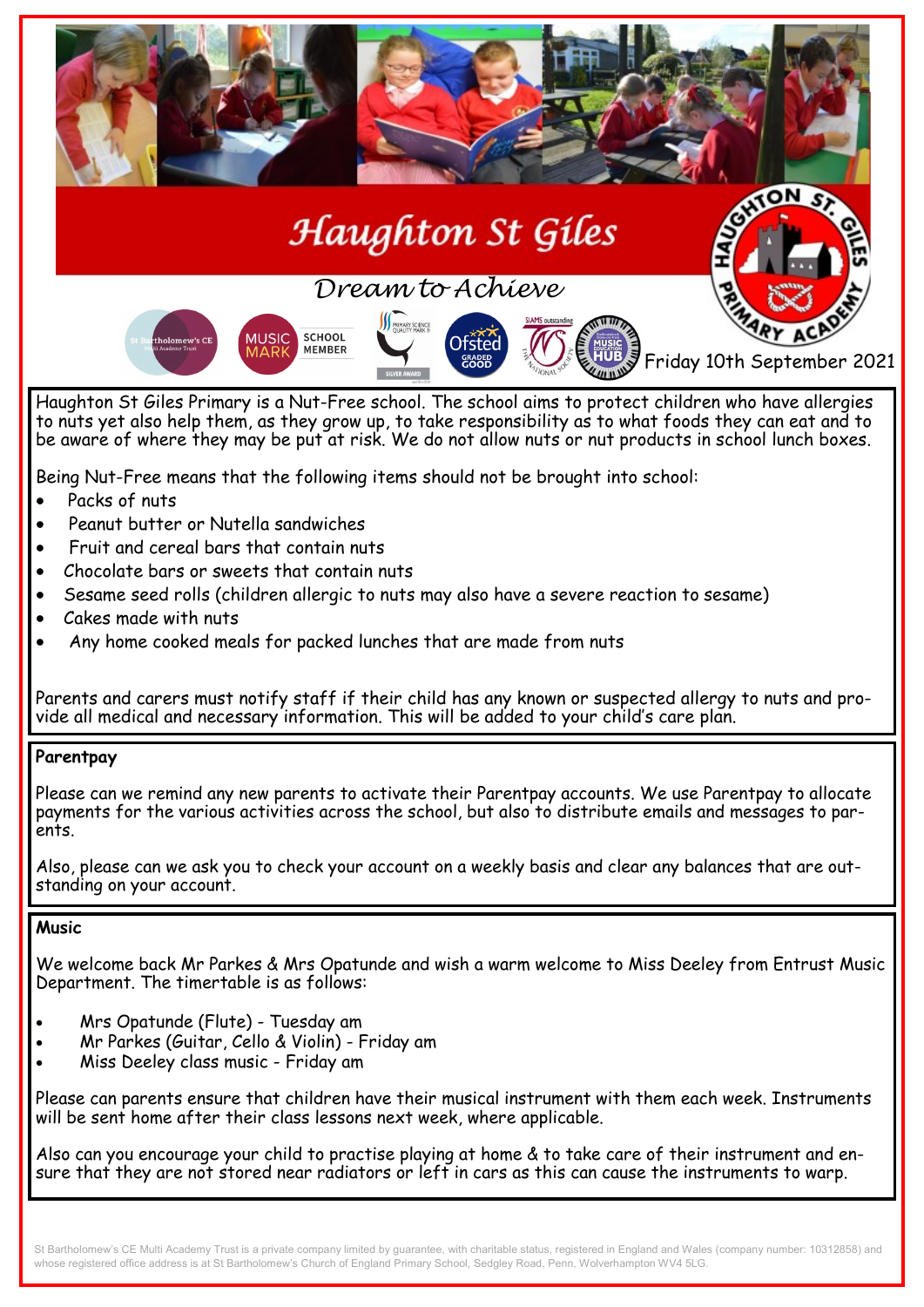#### **School Dinners**

Reminder that school dinners are free for all children in Reception (Acorn) and year 1 & 2 (Conker), under the 'Universal Free School Meal Scheme '. For children in year 3 & 4 (Birch), year 5 (Oak) & year 6 (Chestnut), school meals are £2.30 per day or £11.50 per week and payable using your Parentpay account.

Children can decide on the day if they would like a school dinner, as meals are cooked fresh to order. All we ask is that you go through the menu choices with your child so they have an understanding of the choices available to them (this is really helpful for children with any allergies or special dietary requirements)

#### **Flu Vaccinations**

The Schools Immunisation Team will be in school on 25th November to administer the flu vaccine. Parents will be asked to complete an online consent form nearer the time. Please can we ask that you direct any questions or concerns relating to the Flu vaccine with the Immunisation Team as we are unable to discuss any queries or consents with parents.

#### **Y6 Swimming**

Pupils in Chestnut Class will be starting swimming lessons on Monday 13th September, at Stafford Leisure Centre. Lessons will continue throughout the remaining Autumn Term, between and including the following dates: 13th September 2020 - 6th December 2020 (11 weeks).

Transport will be provided and we will leave school at approximately 11 am, returning during lunchtime meaning children can still have a school dinner.

Pupils must ensure that they bring a swimming kit to school each Monday. Pupils are not permitted to wear earrings for swimming, so these must be removed on Mondays if your child is unable to do so themselves.

If you wish for your child to wear goggles for swimming, then please ensure you return the completed consent slip . If this is not returned to us, your child will not be permitted to wear goggles, even if they are brought with their swimming kit.

# **PTFA News**

The PTFA would like to welcome new parents, friends and grandparents to a drinks and nibbles evening in The Bell at Haughton on Thursday 23rd September at 8pm. This will give you the opportunity to find out a bit more about the PTFA, what they do and to get to know each other.

There is no obligation to get involved, but we are very happy to extend the invite to grandparents and friends too, as we have already relied on a grandparent for the key job of treasurer for many years and it would be great to get another involved too. If you would like to come along & join us then please let the office know if you are attending.